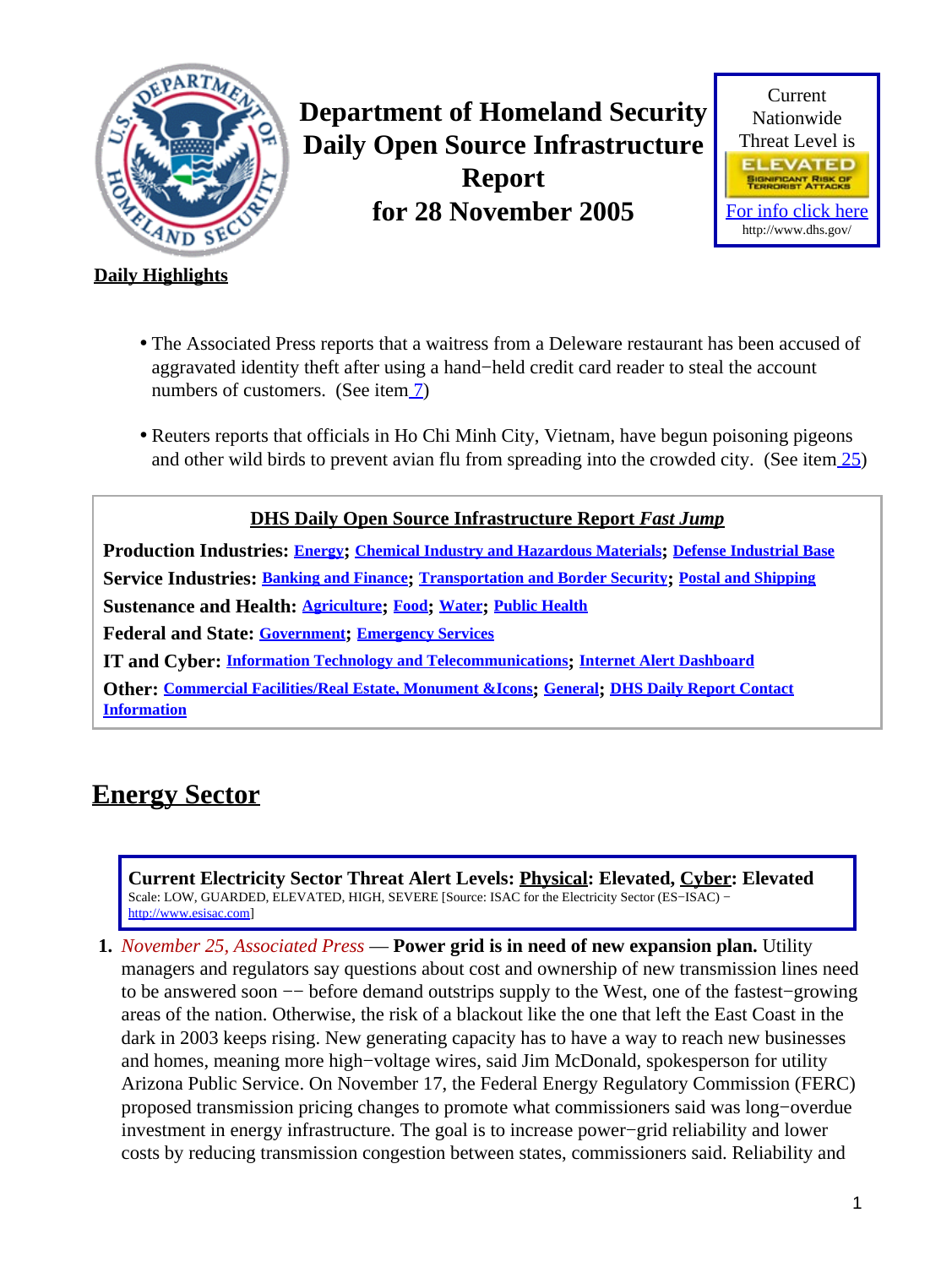congestion are issues that have been a struggle for utility managers and regulators across the West for more than a decade, as they have watched transmission line construction fail to keep pace with demand. Transmission investment actually declined for 23 years from 1975 to 1998, according to FERC figures. Over that same period, electricity demand more than doubled, resulting in a significant decrease in transmission capacity. Source[: http://seattletimes.nwsource.com/html/localnews/2002645311\\_p](http://seattletimes.nwsource.com/html/localnews/2002645311_powergrid25.html?syndication=rss) [owergrid25.html?syndication=rss](http://seattletimes.nwsource.com/html/localnews/2002645311_powergrid25.html?syndication=rss)

**2.** *November 25, Richmond Times−Dispatch* — **Blaze damages Virginia oil refinery.** It took firefighters from three jurisdictions 10½ hours to extinguish an oil refinery blaze near Yorktown, VA, on Friday, November 25. The fire broke out at the Giant Industries Inc. refinery. Mark B. Cox, Giant executive vice president, said on Friday that the cause of the fire was under investigation and the extent of the damage was still being assessed. It is also unclear how long the damage will interfere with production, he said. The Giant refinery played a crucial role in supplying gasoline to central and eastern Virginia after Hurricanes Katrina and Rita knocked out refineries and oil pipelines along the Gulf Coast. Some of the Gulf refineries have resumed operations, but others remain shut down. Charlie Yonker, Giant vice president for administrative services at the Yorktown refinery, said it was unclear what effect, if any, the loss of production might have on gasoline prices. He said no evacuation was necessary because of the fire. Cox said the unit that burned was a "fluidized catalytic cracker," which takes heavy oils and upgrades them into gasoline and diesel fuel. The refinery has a capacity of approximately 61,900 barrels per day.

Source[: http://www.timesdispatch.com/servlet/Satellite?pagename=RTD/](http://www.timesdispatch.com/servlet/Satellite?pagename=RTD/MGArticle/RTD_BasicArticle&c=MGArticle&cid=1128768366306) [MGArticle/RTD\\_BasicArticle&c=MGArticle&cid=1128768366306](http://www.timesdispatch.com/servlet/Satellite?pagename=RTD/MGArticle/RTD_BasicArticle&c=MGArticle&cid=1128768366306)

[[Return to top](#page-0-1)]

# <span id="page-1-0"></span>**Chemical Industry and Hazardous Materials Sector**

**3.** *November 21, St. Louis Business Journal (MO)* — **MEMC Electronic Materials employees safe after fire.** MEMC Electronic Materials Inc. said the company doesn't expect any impact on its business from an early Monday, November 21, fire at its plant in O'Fallon, MO. The fire required three Hazmat teams at the facility. Officials closed Highway 79 in both directions between Interstate 70 and Salt River Road, and evacuated part of St. Peters due to concerns over hazardous materials. That evacuation order was lifted mid−morning. Source[: http://wichita.bizjournals.com/industries/high\\_tech/semicond](http://wichita.bizjournals.com/industries/high_tech/semiconductors/2005/11/21/stlouis_daily2.html) [uctors/2005/11/21/stlouis\\_daily2.html](http://wichita.bizjournals.com/industries/high_tech/semiconductors/2005/11/21/stlouis_daily2.html)

#### [[Return to top](#page-0-1)]

# <span id="page-1-1"></span>**Defense Industrial Base Sector**

**4.** *November 21, Associated Press* — **European Union adopts plan to open arms market.** European Union (EU) defense ministers adopted a plan Monday, November 21, to open up their \$35 billion arms industry to increased cross−border competition within the 25−nation bloc −− a landmark move designed to cut costs for tight military budgets. The new "code of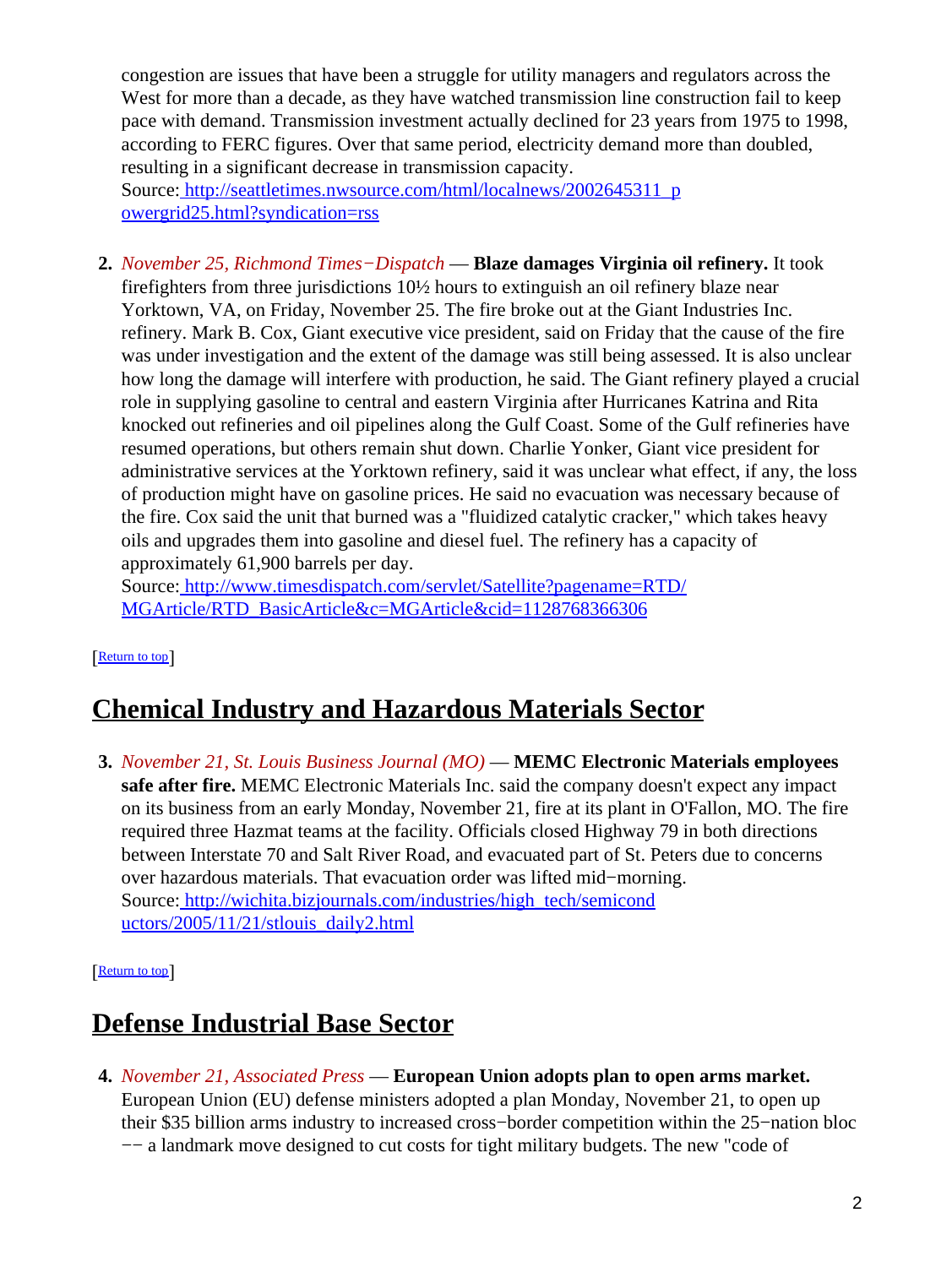conduct" is voluntary and nonbinding, but it marks a breakthrough after decades efforts to persuade nations to relax the protection of their tightly guarded national defense markets and allow Europe's defense companies to compete on a continent−wide level. "It will mean a better deal for European taxpayers, and for their armed forces. And it is a vital step for ensuring that our defense industries remain globally competitive," said Javier Solana, the EU's foreign and security policy representative who chaired the meeting of defense ministers. The new rules will not apply to companies from outside the EU. By allowing companies to compete more in each others' markets, the EU hopes to encourage a restructuring of the continent's fractured industry so it is better placed to take on international rivals.

Source[: http://www.washingtonpost.com/wp−dyn/content/article/2005/11](http://www.washingtonpost.com/wp-dyn/content/article/2005/11/21/AR2005112100314.html) [/21/AR2005112100314.html](http://www.washingtonpost.com/wp-dyn/content/article/2005/11/21/AR2005112100314.html)

#### [[Return to top](#page-0-1)]

## <span id="page-2-1"></span>**Banking and Finance Sector**

**5.** *November 26, TechNewsWorld* — **Identity theft by insiders to grow dramatically next year according to forecaster.** The data security forecast by Joseph Ansanelli, chief executive officer of the data security firm Vontu, indicates that in 2006, as employees continue to learn about the value of sensitive customer information −− and if they are not trained and encouraged properly to protect this information −− there is a real risk that this information will increasingly be misused by retail employees. "Many retailers have not educated their employees on the value of customer information to the company, nor have they educated them on employee responsibilities towards protecting and correctly handling this information. One example would be the use of skimmers in restaurants. Several thefts have been reported due to wait staff taking the customers' credit card then running it through their skimmer in order to later be able to retrieve this number," said Ansanelli. "Employees need to be aware of the value of this information to the company, and the ramifications of not treating this information according to the company policies. They also need to understand what they can do outside their roles to help protect this information and honor the company's security commitment to their customers," said Ansanelli.

Source[: http://www.technewsworld.com/story/LRXqBRLbwIFTTr/Forecast−I](http://www.technewsworld.com/story/LRXqBRLbwIFTTr/Forecast-ID-Theft-by-Insiders-to-Grow-Dramatically-in-06.xhtml) [D−Theft−by−Insiders−to−Grow−Dramatically−in−06.xhtml](http://www.technewsworld.com/story/LRXqBRLbwIFTTr/Forecast-ID-Theft-by-Insiders-to-Grow-Dramatically-in-06.xhtml)

**6.** *November 25, Vnunet.com* — **UK phishing scam takes a new tack.** Internet security company Websense Security Labs has received reports of a new United Kingdom (UK) phishing scam that does not target any particular financial or e−commerce brand. Instead users receive an e−mail from a bank welcoming them as a customer, and claiming that they are the beneficiary to funds from the 'Alliance Security and Finance Company' in Amsterdam. The e−mail includes a URL to the bank and provides a username and password to log−in to their "account." When the user logs in, the account information is displayed along with a balance of more than \$9 million. The Website then requests the user to transfer the funds to their own bank account, and asks for details of that account in order to perform the transfer.

Source[: http://www.vnunet.com/vnunet/news/2146753/british−phishing−a ttack−offers](http://www.vnunet.com/vnunet/news/2146753/british-phishing-attack-offers)

<span id="page-2-0"></span>**7.** *November 23, Associated Press* — **Delaware waitress faces federal identity theft charges.** A waitress at Fenwick Island, DE, restaurant Harpoon Hanna's, appeared in federal court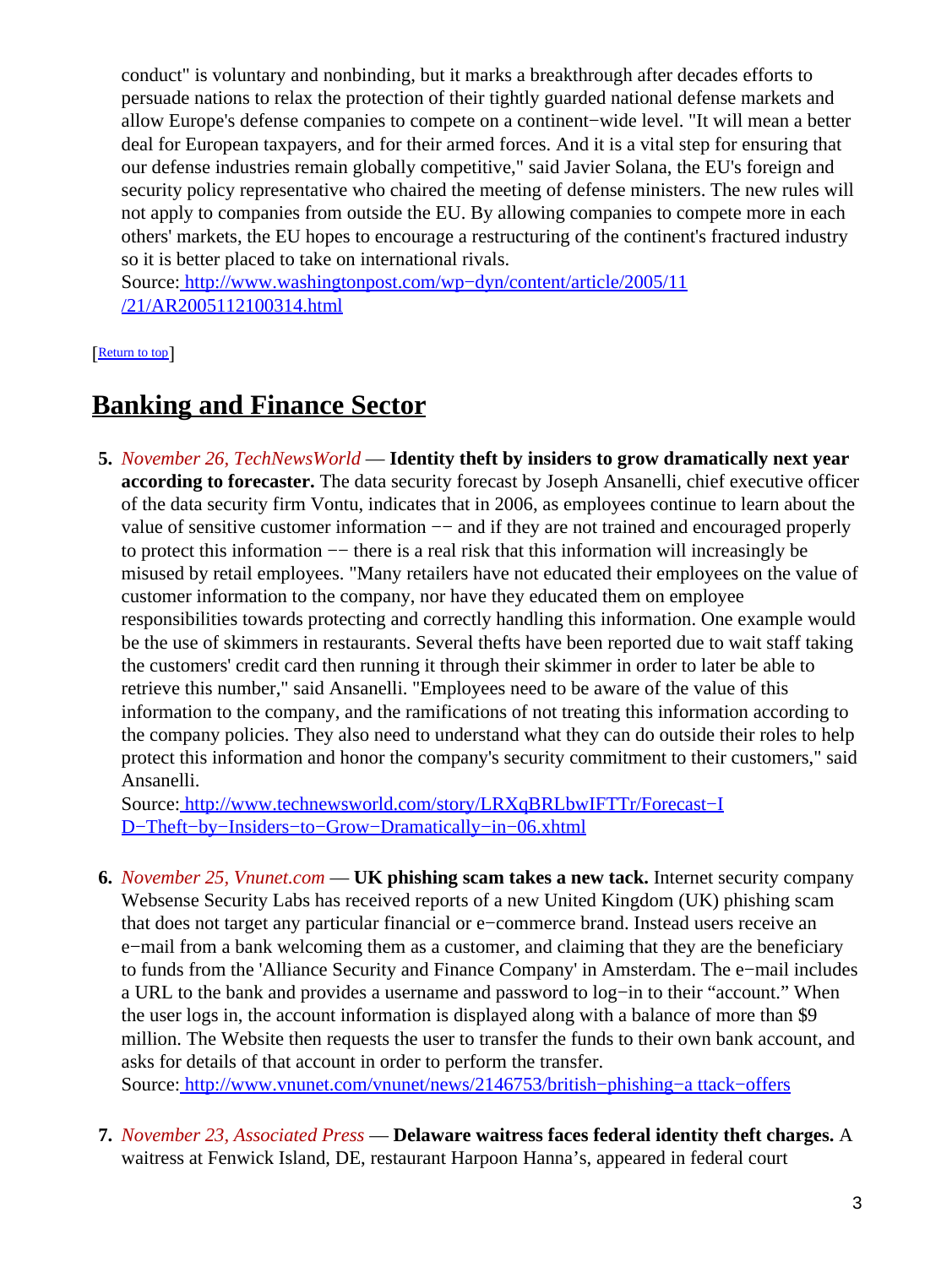Monday, November 21, on charges of aggravated identity theft. Katsiaryna Kabiarets is accused of using a hand−held credit card reader to steal the account numbers of customers. Kabiarets, a Belarus native in the U.S. on a temporary work visa, told investigators she copied approximately 50 card numbers. According to court papers, Kabiarets said she was approached by a Russian man at a party in New York who gave her a device to copy card numbers, offering \$10 for Visa and MasterCard numbers and \$15 for American Express. She said the man paid more for American Express because "he said they were easier to counterfeit." She said she used the device in August and gave it back to the man in September. When police searched Kabiarets' residence, however, they recovered a card reader, two computers and identification and credit cards belonging to other people. Bruce Cundiff of Javelin Strategy and Research, a credit card industry analyst company, said he was surprised by the claim about American Express cards. "It is not easier to skim American Express cards versus Visa and MasterCards. They all use the same technology," he said.

Source[: http://www.wboc.com/Global/story.asp?S=4158139](http://www.wboc.com/Global/story.asp?S=4158139)

[[Return to top](#page-0-1)]

## <span id="page-3-0"></span>**Transportation and Border Security Sector**

- **8.** *November 26, Sun−Sentinel (FL)* — **Air−puff devices reduce searches, detect explosives.** Security at Florida's Fort Lauderdale−Hollywood International Airport will more high−tech very soon. Phone−booth size machines that check for explosives by blowing air at passengers are to be installed by the end of this month at Concourse C in Terminal 1 and Concourse H in Terminal 4. After screeners are trained on how to use them, the devices are to be operational by mid−December, said Lauren Stover, spokesperson for the Transportation Security Administration (TSA). Known as explosives trace portals, the \$160,000 devices puff air at passengers, from ankles to neck, seeking to dislodge explosive particles, tousling hair and clothing. The air is sucked into the ceiling, where a computer can detect even a billionth of a gram of explosives. The total process takes about 12 seconds. The portals will be used primarily for secondary screenings, for instance if travelers set off metal detector alarms. But passengers also will be asked randomly to walk through the machines. The portals should reduce the need for pat−down searches and make the security process more efficient, TSA officials said. Source[: http://www.sun−sentinel.com/news/local/palmbeach/sfl−psporta](http://www.sun-sentinel.com/news/local/palmbeach/sfl-psportals19nov26,0,108446.story?coll=sfla-news-palm) [ls19nov26,0,108446.story?coll=sfla−news−palm](http://www.sun-sentinel.com/news/local/palmbeach/sfl-psportals19nov26,0,108446.story?coll=sfla-news-palm)
- **9.** *November 26, Richmond Times−Dispatch (VA)* — **X−ray failure at Virginia airport leads to screening backup.** Hundreds of travelers flying out of Virginia's Richmond International Airport suffered through screening delays of up to an hour, more than six times longer than usual, this past Thanksgiving holiday week. The problem was a broken−down security−screening X−ray machine, federal and airport officials said. As of Friday, November 25, the Capital Region Airport Commission, which operates Richmond International, had not received any complaints from passengers saying they had missed flights as a result of the delays, airport spokesperson Troy Bell said. Holdups began about mid−morning Tuesday, November 22, when one of the two X−ray machines at the security checkpoint serving the airport's Concourse B went down, officials said. The X−ray device's failure cut the checkpoint's capacity in half, Bell said, a problem that lingered until the machine was repaired and back in service around 10 a.m. EST Thanksgiving morning. Three of the four airlines boarding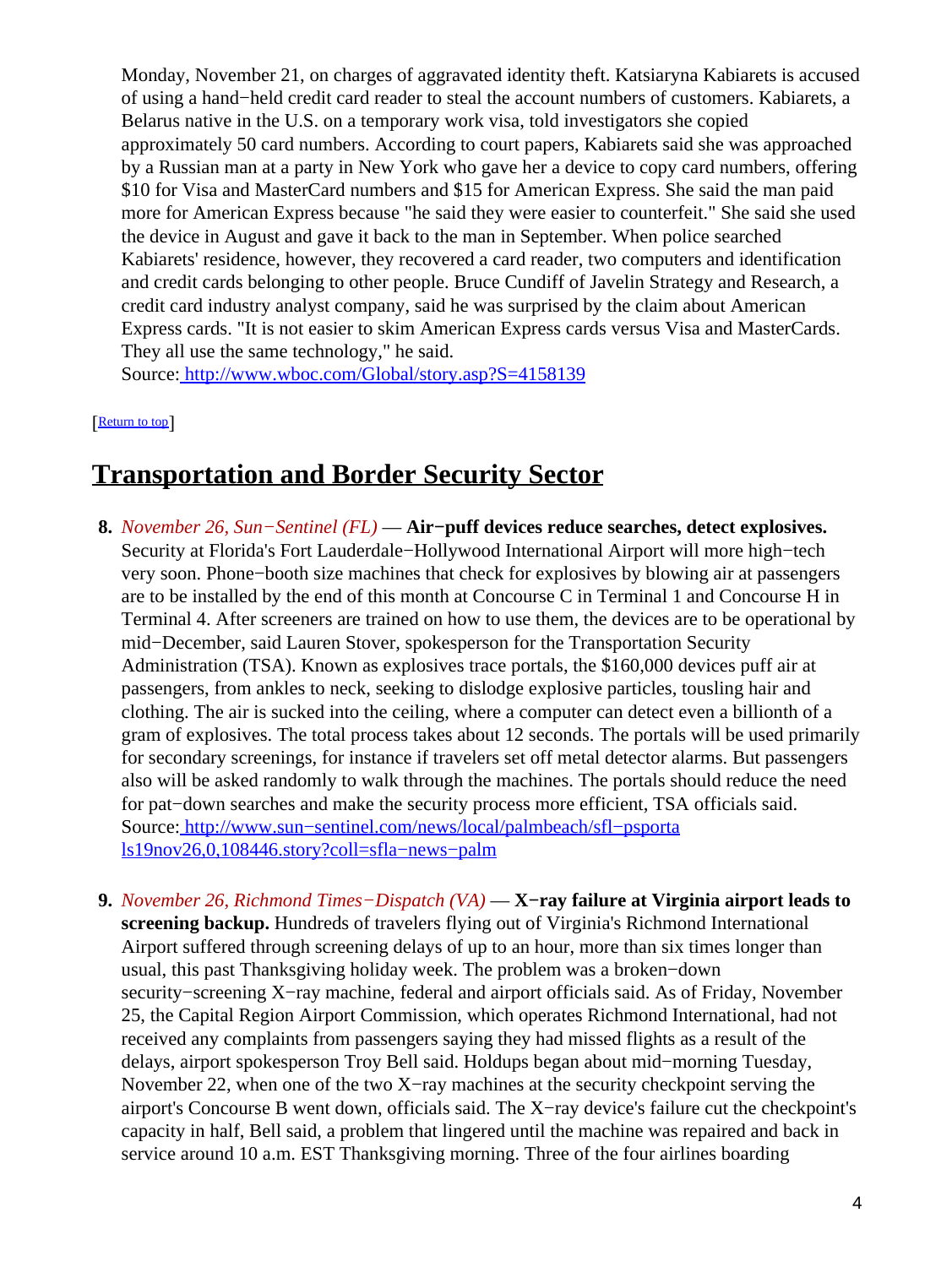passengers on Concourse B recorded two delayed flights out of Richmond on Thursday, he said, and the fourth airline had one delayed departure because of the screening backup. None of the flights departed more than 24 minutes late, Bell said. Source[: http://www.timesdispatch.com/servlet/Satellite?pagename=RTD%](http://www.timesdispatch.com/servlet/Satellite?pagename=RTD%2FMGArticle%2FRTD_BasicArticle&c=MGArticle&cid=1128768365705&path=!news&s=1045855934842) [2FMGArticle%2FRTD\\_BasicArticle&c=MGArticle&cid=1128768365705](http://www.timesdispatch.com/servlet/Satellite?pagename=RTD%2FMGArticle%2FRTD_BasicArticle&c=MGArticle&cid=1128768365705&path=!news&s=1045855934842) [&path=!news&s=1045855934842](http://www.timesdispatch.com/servlet/Satellite?pagename=RTD%2FMGArticle%2FRTD_BasicArticle&c=MGArticle&cid=1128768365705&path=!news&s=1045855934842)

- **10.** *November 26, Associated Press* — **Unruly passenger prompts flight to divert to Charlotte.** A United Airlines flight was diverted to Charlotte, NC, after a passenger lit a cigarette, argued with a flight attendant, then urinated in the plane's aisle, the airline said. Flight 1502 had 117 passengers aboard when it was diverted from its direct route from Orlando, FL, to Washington, DC, Friday night, November 25, United Airlines spokesperson Robin Urbanski said. The plane landed in Charlotte at 8:15 p.m. EST and was on the ground for about 20 minutes before completing the flight to Dulles International Airport. The man was taken into custody by federal authorities, Charlotte/Douglas International Airport director Jerry Orr said. Source[: http://dwb.newsobserver.com/news/ncwire\\_news/story/2845667p− 9299082c.html](http://dwb.newsobserver.com/news/ncwire_news/story/2845667p-9299082c.html)
- **11.** *November 25, Arizona Republic* — **Man arrested for threatening clerk at Arizona airport.** An unidentified man who claimed to be a terrorist was arrested Friday, November 25. Police said he briefly held an information clerk hostage at Sky Harbor Airport in Phoenix, AZ. The man hopped over the information desk counter at Sky Harbor International Airport's Terminal Four about 6:45 p.m. MST, Phoenix police spokesperson Sgt. Lauri Williams said. Williams said the man grabbed the clerk, held her hands behind her and demanded the release of some prisoners in Illinois. The incident lasted about three minutes before the man surrendered. The man suggested that he had a weapon, but police found no weapons on him, she said. Williams said the man was arrested on suspicion of a terrorist hoax and kidnapping. Source[: http://www.azcentral.com/news/articles/1125terroristhoax−ON. html](http://www.azcentral.com/news/articles/1125terroristhoax-ON.html)
- **12.** *November 25, Associated Press* — **Utah airport most timely.** Of the 33 largest airports nationwide, Utah's Salt Lake City International has the best record for on−time arrivals. Data released by the U.S. Bureau of Transportation statistics shows the airport's ranking improved from third−best during the first three quarters of 2004 to first over the same time period in 2005. Since 1998, the only year the airport had a better performance was in 2003, when nearly 90 percent of flights were on−time. The airport ranked second for on−time departures this year, behind first−place Houston by just .06 percent. Overall, about 84% of all flights into Salt Lake City were on time between January and September. Flights that leave or arrive within 15 minutes of their scheduled time are considered on−time.

Source[: http://www.usatoday.com/travel/news/2005−11−25−airport−arriv als\\_x.htm](http://www.usatoday.com/travel/news/2005-11-25-airport-arrivals_x.htm)

**13.** *November 24, Los Angeles Times (CA)* — **Close calls on LAX runways high despite attempts to reduce them.** Years of efforts to improve runway safety at Los Angeles International Airport (LAX) have failed to reduce close calls between airplanes on its four busy runways. The head of the Federal Aviation Administration (FAA) believes the best solution is to begin work "without delay" to reconfigure the two sets of parallel runways. About 80% of the close calls between aircraft at LAX occur on the busier south side after pilots land on the outer runway and use taxiways to cross the inner runway on their way to the terminals. Among the nation's airports, LAX is unusual because airplanes cross active runways about 900 times a day. FAA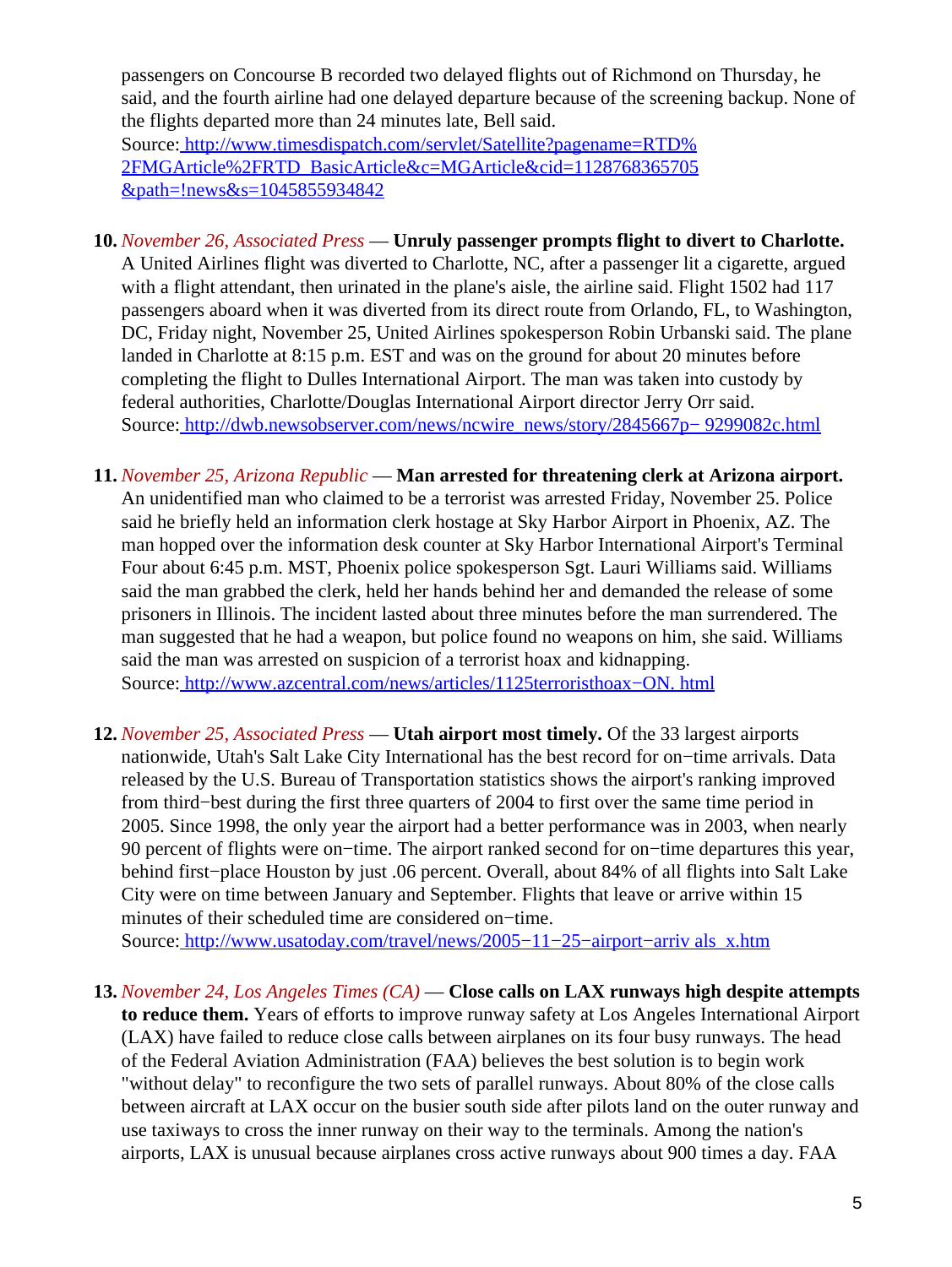records indicate that most of the incidents were attributed to miscommunication between pilots and controllers, distractions among flight crews and the airport's layout. The airport's configuration has been a factor in many incursions. Typically, planes land on the outer runways and take off on the inner runways. But controllers sometimes switch this pattern to maximize use of the runways. More than a decade after talks about moving the runway began, the city's Airport Commission will consider awarding a contract to a builder Monday, December 5, with a start date in January.

Source[: http://www.latimes.com/travel/la−me−lax24nov24,0,5654238.sto](http://www.latimes.com/travel/la-me-lax24nov24,0,5654238.story?coll=la-home-headlines) [ry?coll=la−home−headlines](http://www.latimes.com/travel/la-me-lax24nov24,0,5654238.story?coll=la-home-headlines)

**14.** *November 24, Associated Press* — **Airplane lands without landing gear at Las Vegas airport.** An airport official says an electrical problem forced a pilot to land a small private plane on its belly at Nevada's North Las Vegas Airport. Airport spokesperson Linda Healey says none of the six people on board were injured and there was no substantial damage to the plane. She says the pilot of the twin−engine Cessna 340 called in an electrical failure just before 12:30 p.m. PST. Healey said, the plane landed with its landing gear up shortly after. One of the runways at the airport was temporarily closed as a result. The incident has been turned over to The National Transportation Safety Board for investigation.

Source[: http://www.krnv.com/Global/story.asp?S=4163345&nav=8faO](http://www.krnv.com/Global/story.asp?S=4163345&nav=8faO)

[[Return to top](#page-0-1)]

# <span id="page-5-0"></span>**Postal and Shipping Sector**

Nothing to report. [[Return to top](#page-0-1)]

# <span id="page-5-1"></span>**Agriculture Sector**

**15.** *November 25, The News−Press (Southwest FL)* — **Citrus disease found in small Florida grove.** Buckingham, FL residents are waiting to hear what's going to happen to their citrus trees after a case of canker was discovered at a small commercial grove in the area. State agriculture officials said two trees tested positive for the disease Thursday, November 17 at a Gainesville, FL laboratory. The infections were found at the Southerland FE & FR Grove, a two−acre grove at 12340 Coyle Drive, said agriculture spokesman Mark Fagan. Fagan said the state is still figuring out how many trees will have to be destroyed. Fagan said the infected trees came from a citrus nursery in central inland Florida where infections have been found. Widespread canker cases have been reported this year across Lee County, FL, and thousands of trees have been chopped as a result. The 1,900−foot rule −− equal to roughly 250 acres −− was adopted following a 1998−99 study by the U.S. Department of Agriculture. The study found that 95 percent of the canker's bacteria disperses, putting trees within a 1,900−foot radius in jeopardy. Some Buckingham residents said they had already cut down citrus trees in fear of such an outbreak.

Source[: http://www.news−press.com/apps/pbcs.dll/article?AID=/2005112](http://www.news-press.com/apps/pbcs.dll/article?AID=/20051125/NEWS0105/511250429/1075) [5/NEWS0105/511250429/1075](http://www.news-press.com/apps/pbcs.dll/article?AID=/20051125/NEWS0105/511250429/1075)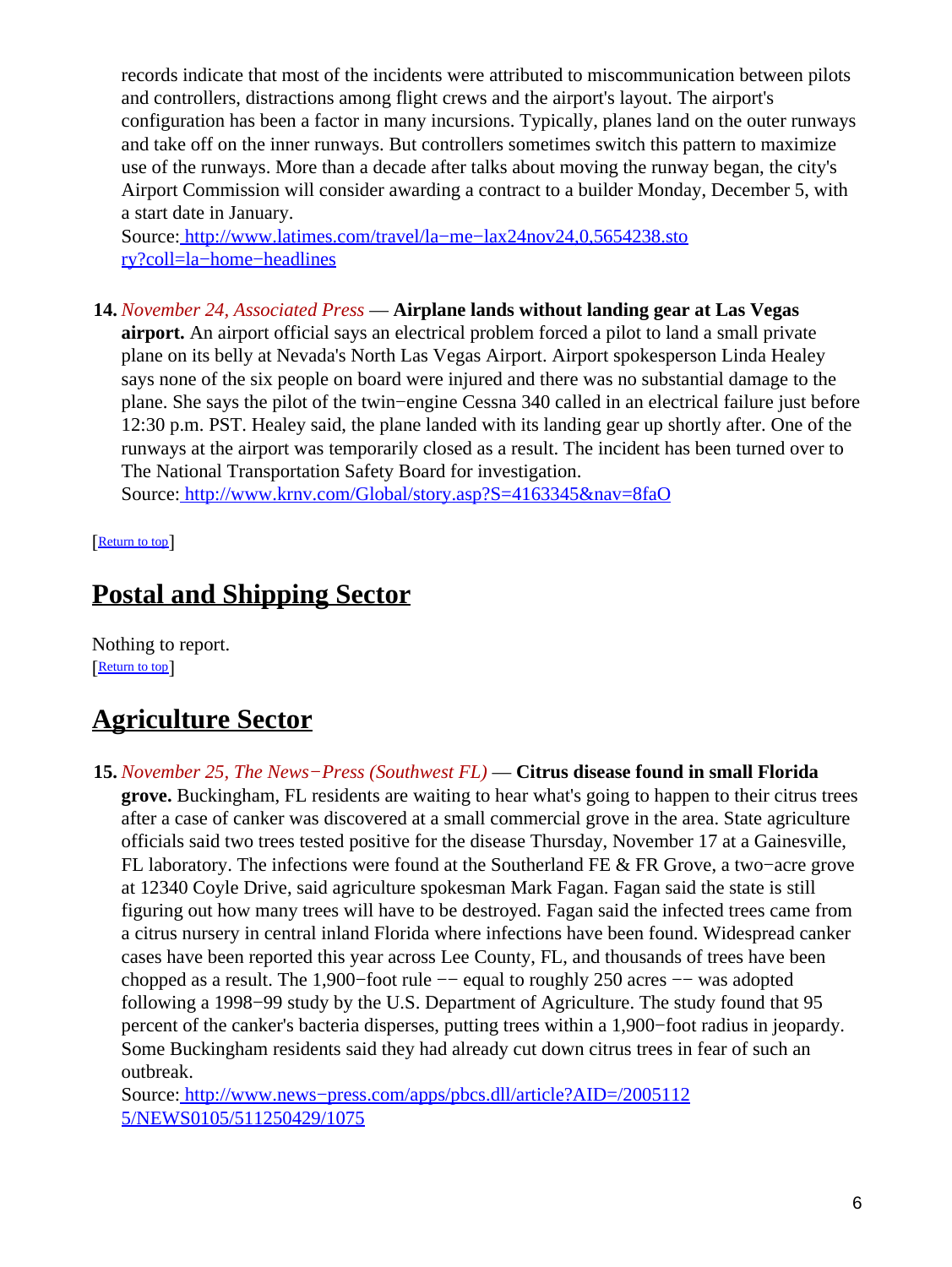**16.** *November 24, Canadian Press* — **New network for prion disease research should spur quest for test, treatment.** Canadian scientists are hoping to make a significant contribution to the field of research into prion diseases — mad cow disease and its human form, among others −− through the formation of a virtual network announced Thursday, November 24. The federal government will invest \$35 million over the next seven years into PrioNet Canada, the virtual network which will be headquartered at the University of British Columbia in Vancouver. The network will link 27 scientists working in the prion field, said Dr. Neil Cashman, the country's leading prion expert and the scientific director of the of the network. Cashman said he hopes the network will create "an intellectual infrastructure" that will allow Canadian scientists to contribute to the development of a non−invasive test for prion diseases and treatments for the human form, known as variant Creutzfeldt−Jakob disease. "Just by virtue of us communicating with one another, synergies will emerge," he said. The scientists' work will focus on the range of brain−wasting diseases caused by prions −− misfolded infectious proteins. Also known as transmissible spongiform encephalopathies, prion diseases include bovine spongiform encephalopathy, Creutzfeldt−Jakob disease, chronic wasting disease, and scrapie, a disease of sheep.

Source[: http://news.yahoo.com/s/cpress/20051125/ca\\_pr\\_on\\_he/prion\\_re search\\_centre\\_1](http://news.yahoo.com/s/cpress/20051125/ca_pr_on_he/prion_research_centre_1)

#### [[Return to top](#page-0-1)]

## <span id="page-6-0"></span>**Food Sector**

**17.** *November 25, CBC News (Toronto, Canada)* — **Bean sprouts suspected in salmonella outbreak.** People in eastern Ontario, Canada, are being warned not to eat bean sprouts that have been linked to a wider outbreak of salmonella poisoning. Bean sprouts contaminated with salmonella bacteria are strongly suspected of causing 15 cases of food poisoning in the Kingston, Ontario area. At least 200 people across Ontario have become ill as result of salmonella in the past two months. Those infected in Kingston ate raw bean sprouts, either at a downtown restaurant or after buying them from local grocery stores. People in the area are advised not to eat any bean sprouts until the source of the outbreak is identified, said Dr. Ian Gemmill, medical officer of health for the region. An emergency room doctor in Kingston found an increased incidence of gastrointestinal illnesses on a computer tracking system, Gemmill said. The source of contamination doesn't appear to be local, and could be as remote as a grower of the seeds in China, he said. Cross−contamination may have happened at the company that grows the seeds in Ontario, or during transport and handling. Source[: http://www.cbc.ca/toronto/story/to\\_sprouts20051125.html?ref= rss](http://www.cbc.ca/toronto/story/to_sprouts20051125.html?ref=rss)

#### [[Return to top](#page-0-1)]

## <span id="page-6-1"></span>**Water Sector**

**18.** *November 27, Associated Press* — **Running water restored to Chinese city.** Running water was restored Sunday, November 27, to Harbin, China, a city of 3.8 million people where a chemical spill forced a five−day shutdown, but officials warned it was not immediately safe to drink. The official Xinhua News Agency said tests showed a 50−mile spill of toxic benzene in the Songhua River had passed the city in northeastern China. Wang Minghe, deputy general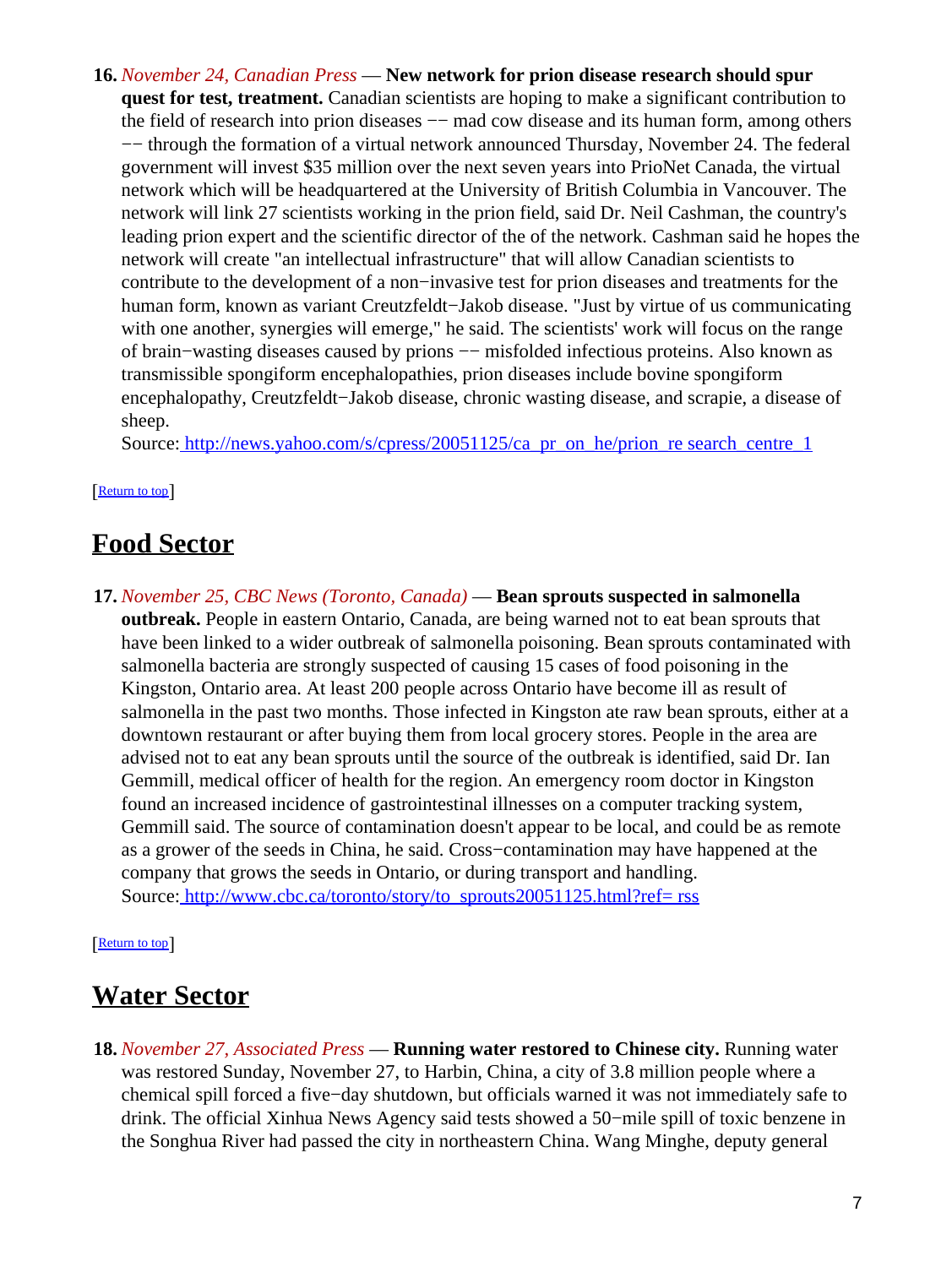manager of the Harbin water department, said the water was still "dangerous" to drink because it's been sitting in pipes for five days. Liu Yurun, general manager for the city's water utility, said local radio and television stations would broadcast a color−based indicator of water safety over the next few days. Work crews were installing more than 1,000 tons of carbon filters at water plants in preparation for treating supplies from the Songhua, according to state media. Before service resumed, people lined up for free water delivered by truck from wells operated by factories and a beer brewery. The city also had trucked in millions of bottles of drinking water and said it was drilling 100 new water wells. The Harbin disaster resulted from a November 13 explosion at a chemical plant in Jilin, a city about 120 miles southeast. Source[: http://www.guardian.co.uk/worldlatest/story/0,1280,−5441113, 00.html](http://www.guardian.co.uk/worldlatest/story/0,1280,-5441113,00.html)

**19.** *November 25, Associated Press* — **E. coli found in school's water.** The discovery of E. coli bacteria in the water at Prairie Elementary School in Yelm, WA, has prompted officials to advise teachers, staff and students not to drink from the school's water fountains and taps. No illnesses have been reported. The school has about 520 students in grades K−4. Initial test results Wednesday, November 23, were confirmed by additional tests Friday, November 25. Tests found that water in the school's well was not contaminated, but an inspection of the water reservoir indicated it could be the source of the bacteria, the Health Department said. The system was disinfected Friday, November 25, which would be flushed over the weekend. The advisory will remain in effect until two consecutive sets of satisfactory test results show the water is safe, the Health Department said.

Source[: http://seattlepi.nwsource.com/local/6420AP\\_WA\\_School\\_Water.h tml](http://seattlepi.nwsource.com/local/6420AP_WA_School_Water.html)

**20.** *November 25, Grand Forks herald (ND)* — **Communities need money to meet new water standards.** Some North Dakota communities are scrambling to find money to meet new federal standards on arsenic levels in drinking water. The U.S. Environmental Protection Agency has set a January 23, 2006, date for water systems to get arsenic levels at 10 parts per billion. The current limit on arsenic is 50 parts per billion. Twenty−four water systems in North Dakota currently exceed the new standard, said Larry Thelen, director of the North Dakota Health Department's drinking water program. As of this week, the Health Department had reviewed plans for 15 water systems. Eight of them expect to buy water from other districts. The others are looking to build new treatment plants or improve old facilities. Some communities in a three−county area in southeast North Dakota are slated to receive funds after being designated a federal Superfund environmental cleanup site. That will allow for expansion of the rural water system. Thelen believes those water systems in limbo eventually will find money from rural development funds or other grants and loans.

Source[: http://www.grandforks.com/mld/grandforks/news/13257800.htm](http://www.grandforks.com/mld/grandforks/news/13257800.htm)

[[Return to top](#page-0-1)]

# <span id="page-7-0"></span>**Public Health Sector**

**21.** *November 27, Associated Press* — **Vietnam stages mock bird flu drill.** The mock scenario was deadly serious: a Vietnamese laboratory had confirmed the bird flu virus had mutated and was spreading from person to person. Ambulances carried a team of doctors to the affected Hanoi neighborhood. Clad from head to toe in biohazard suits they were ready to battle the start of a pandemic. Houses and vehicles were sprayed with disinfectant while doctors quickly took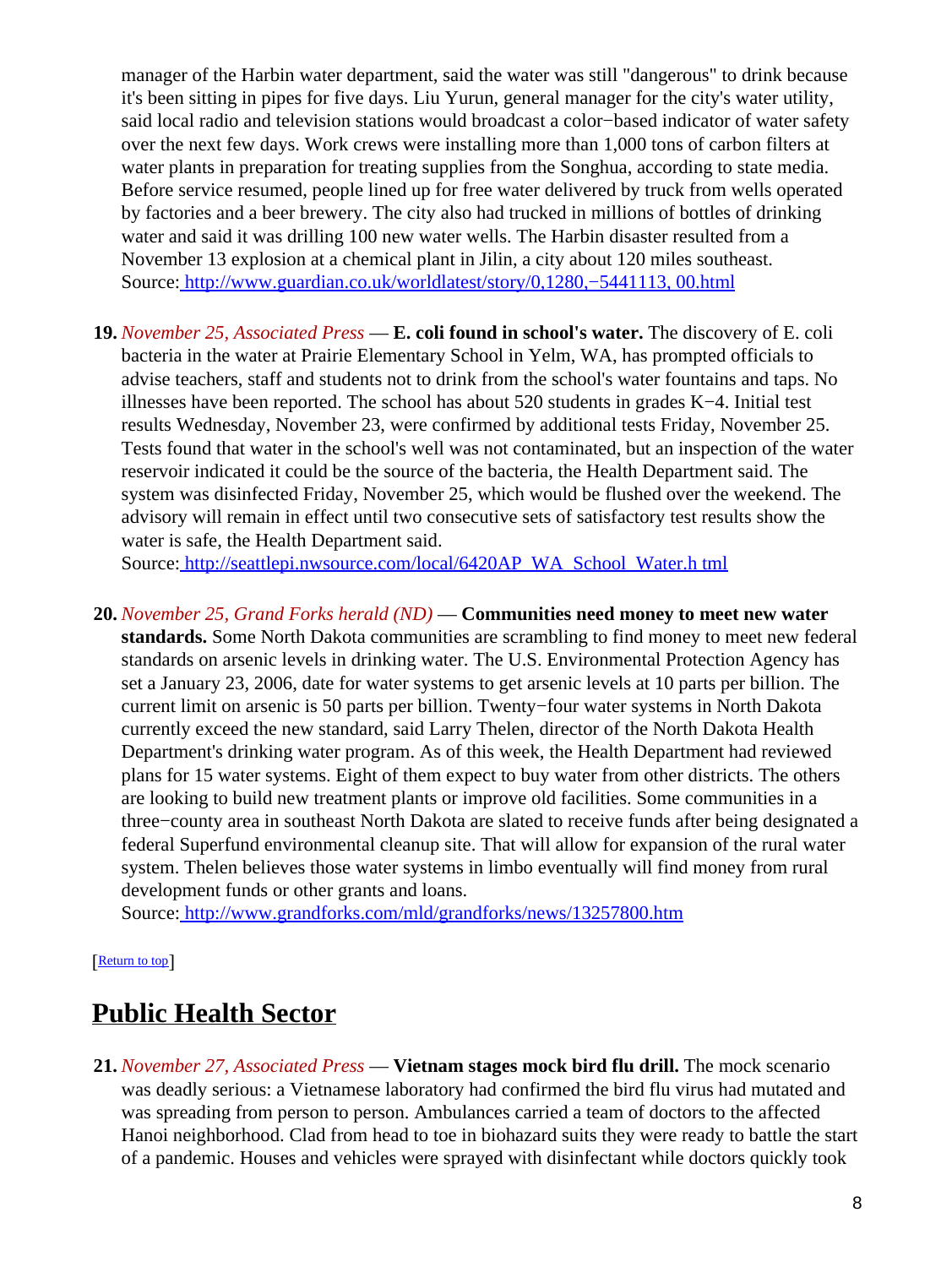throat swabs from masked patients and prepared to transport the worst cases to hospitals. The area was sealed off and 24−hour checkpoints were set up to ensure no one left or entered the neighborhood. The exercise was part of a large−scale bird flu drill in Hanoi Sunday, November 27, to test the country's pandemic preparedness. Some 900 people ran through a scenario where throngs of people were falling ill and dying. The World Health Organization (WHO) has encouraged countries to draft national pandemic preparedness plans, which include simulating mock situations. Australia will carry out a similar field exercise this week. WHO representatives observed the drill.

Source[: http://www.oregonlive.com/newsflash/international/index.ssf?](http://www.oregonlive.com/newsflash/international/index.ssf?/base/international-13/113308195959560.xml&storylist=international) [/base/international−13/113308195959560.xml&storylist=interna tional](http://www.oregonlive.com/newsflash/international/index.ssf?/base/international-13/113308195959560.xml&storylist=international)

- **22.** *November 26, Voice of America* — **Indonesia reports 12th human case of bird flu.** Indonesia has reported its 12th human case of bird flu, and says it hopes to start producing the drug Tamiflu within months to fight the virus. Health officials confirmed Saturday, November 26, that a 16−year−old boy has tested positive for the deadly H5N1 strain of bird flu. Seven avian flu cases in Indonesia have been fatal. The Health Ministry says Indonesia hopes to start producing Tamiflu within five months to meet the country's needs in a possible pandemic. Source[: http://www.voanews.com/english/2005−11−26−voa8.cfm](http://www.voanews.com/english/2005-11-26-voa8.cfm)
- **23.** *November 26, Reuters* — **Hemorrhagic fever kills five in Pakistan.** Hemorrhagic fever has killed at least five people, including a doctor, and infected around 45 people in Pakistan's biggest city of Karachi, health officials said on Saturday, November 26. The cause of the death of Yusra Afaq, a doctor in a government−run hospital, has been identified as Crimean−Congo hemorrhagic fever. The remaining four deaths, which occurred over the last six weeks, were also caused by hemorrhagic fever but the exact type was still not known, said Naushad Sheikh, permanent secretary at the health ministry of southern Sindh province. Karachi is the capital of Sindh province. "The hospitals in Karachi have been put on high alert after 45 more cases of hemorrhagic fever were reported," he told Reuters. Locally called Congo virus fever, the disease is endemic in parts of Pakistan, Afghanistan, Iran, Saudi Arabia, southern Europe and most of north Africa. The disease is spread by ticks from animals to humans, or from humans to humans.

Hemorrhagic Fever information[: http://www.cdc.gov/ncidod/diseases/virlfvr/virlfvr.htm](http://www.cdc.gov/ncidod/diseases/virlfvr/virlfvr.htm) Source[: http://abcnews.go.com/International/wireStory?id=1347301](http://abcnews.go.com/International/wireStory?id=1347301)

**24.** *November 25, Agence France Presse* — **Indonesia prepares for third polio immunization round.** Indonesia readied for a third nationwide round of polio immunization starting the week of November 27, and seen as crucial in the sprawling nation's fight against the disease's resurgence. More than 250,000 immunization posts will be set up across the world's fourth most populous nation in a bid to access all of Indonesia's more than 23 million children, health ministry official Jane Soepardi said. Polio infections have been confirmed in 295 children since it resurfaced in March, a decade after it was believed to have been eradicated. The last infection was reported on October 19. United Nations Children's Fund (UNICEF) health official David Hipgrave said that Indonesia was "happily in a much better situation than we were" before the first two nationwide rounds, carried out in August and September. "UNICEF and the World Health Organization feel positively about the efforts so far and expect that with a good third round this month, and follow up rounds of vaccinations, national and local as needed, then this outbreak should have been contained by mid next−year," he told Agence France Presse.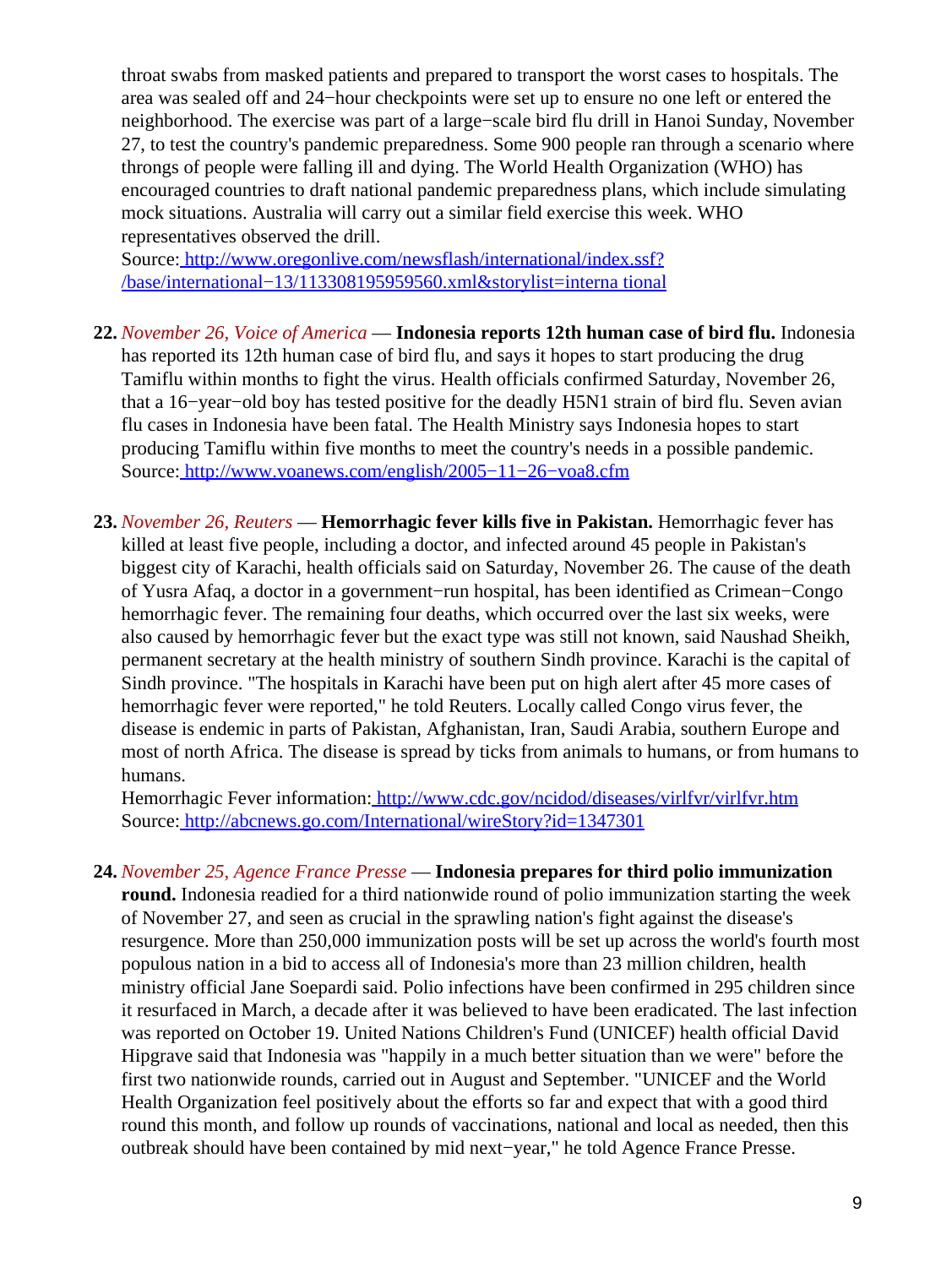Global Polio Eradication Initiative:<http://www.polioeradication.org/> Source[: http://news.yahoo.com/s/afp/20051125/hl\\_afp/indonesiahealthp](http://news.yahoo.com/s/afp/20051125/hl_afp/indonesiahealthpolio_051125150110;_ylt=Apec7hgMoq0bghGnT87BITCJOrgF;_ylu=X3oDMTBiMW04NW9mBHNlYwMlJVRPUCUl) [olio\\_051125150110;\\_ylt=Apec7hgMoq0bghGnT87BITCJOrgF;\\_ylu=X3o](http://news.yahoo.com/s/afp/20051125/hl_afp/indonesiahealthpolio_051125150110;_ylt=Apec7hgMoq0bghGnT87BITCJOrgF;_ylu=X3oDMTBiMW04NW9mBHNlYwMlJVRPUCUl) [DMTBiMW04NW9mBHNlYwMlJVRPUCUl](http://news.yahoo.com/s/afp/20051125/hl_afp/indonesiahealthpolio_051125150110;_ylt=Apec7hgMoq0bghGnT87BITCJOrgF;_ylu=X3oDMTBiMW04NW9mBHNlYwMlJVRPUCUl)

<span id="page-9-0"></span>**25.** *November 25, Reuters* — **Vietnam poisons pigeons to prevent flu.** Vietnam's commercial hub Ho Chi Minh City has begun poisoning pigeons and other wild birds as it moves to prevent avian flu from spreading into the crowded city, an official said on Friday, November 25. The H5N1 bird flu virus has flared in 19 of the country's 64 provinces, the most recent cases being in the northern provinces of Quang Ninh and Nghe An, the Agriculture Ministry said in a report on Friday, November 25. The World Health Organization (WHO) said another human case was confirmed in the northern Hai Phong province. The infected 15−year−old boy had recovered and been discharged from the hospital, the WHO said in a statement. The virus has this week also surfaced in the south where Ho Chi Minh City, a center of 10 million people, is located. "We will make sure that no birds are left in the city to minimize the risk of bird flu," Huynh Huu Loi, Director of Ho Chi Minh City's Animal Health Department, told Reuters. Loi said beside the poisoning campaign, authorities would also move pet birds outside the city until Vietnam is free of bird flu.

Source[: http://today.reuters.com/news/newsarticle.aspx?type=healthNe](http://today.reuters.com/news/newsarticle.aspx?type=healthNews&storyid=2005-11-25T172414Z_01_RID535665_RTRUKOC_0_US-BIRDFLU-VIETNAM-POISON.xml&rpc=22) [ws&storyid=2005−11−25T172414Z\\_01\\_RID535665\\_RTRUKOC\\_0\\_US−BIRD](http://today.reuters.com/news/newsarticle.aspx?type=healthNews&storyid=2005-11-25T172414Z_01_RID535665_RTRUKOC_0_US-BIRDFLU-VIETNAM-POISON.xml&rpc=22) [FLU−VIETNAM−POISON.xml&rpc=22](http://today.reuters.com/news/newsarticle.aspx?type=healthNews&storyid=2005-11-25T172414Z_01_RID535665_RTRUKOC_0_US-BIRDFLU-VIETNAM-POISON.xml&rpc=22)

**26.** *November 23, Children's Hospital of Pittsburgh* — **New vaccine platform may fight**

**infections with causes from influenza to bioterrorism.** The development of effective vaccines for people with compromised immune systems may be feasible after all, according to a team of researchers, who demonstrated their approach could protect against pneumocystis pneumonia in mice lacking the same population of immune cells that HIV destroys in humans. The vaccine platform developed by Children's Hospital of Pittsburgh researchers, working in collaboration with researchers from the University of Pittsburgh and Louisiana State University, suggests that the immune system can be primed to ward off other infections as well, such as those caused by the flu, smallpox or exposure to anthrax, even in patients who have the highest risk for infection. In mice depleted of CD4+ T cells, which are essential for signaling other cells and for producing antigen−specific antibodies, the vaccine strategy provided protection against pneumocystis. Importantly, this vaccine strategy was able to bypass the need for T cells. The number of people with compromised immune systems continues to rise –− a population that cannot be protected against polio, the flu and other infectious agents with existing vaccines that depend on a normal T−cell response. Source[: http://www.chp.edu/pressroom/newsrelease241.php](http://www.chp.edu/pressroom/newsrelease241.php)

[[Return to top](#page-0-1)]

## <span id="page-9-1"></span>**Government Sector**

Nothing to report. [[Return to top](#page-0-1)]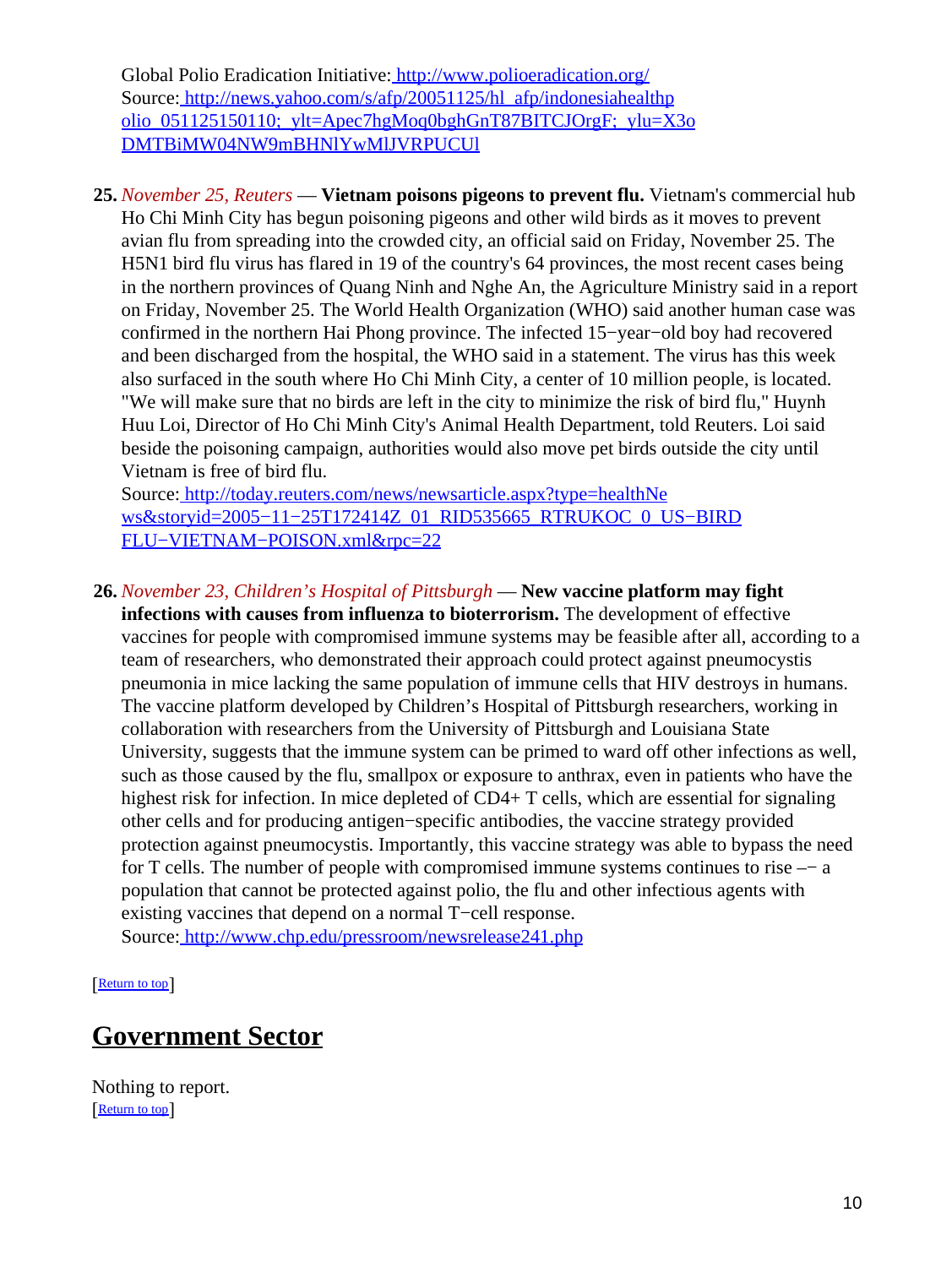# <span id="page-10-0"></span>**Emergency Services Sector**

**27.** *November 25, Rapid City Journal (SD)* — **South Dakota counties to improve information sharing capabilities.** A \$725,000 homeland security equipment grant will give some Pennington County, SD, agencies a technological boost, allowing them to share more information and be better prepared to respond to crime and terrorism threats. The grant includes \$288,580 for the Rapid City Police Department, where \$139,000 of it will go toward auto vehicle location (AVL) and in−car mapping, John Beardsley, information technology project manager for the Rapid City Police Department, said. Beardsley said the in−car mapping will provide a visual display in police cars of the location of crimes or emergencies to which officers are responding. The AVL will show dispatchers where the nearest police unit is, so the dispatcher can send the nearest car to the scene. Another portion of the grant money will go toward a long−range technology goal, tentatively named the Western South Dakota Aegis Justice Link System, whereby police officials will eventually share data on the same system among South Dakota's Lawrence, Meade and Pennington counties. Under such a data−sharing system, an officer from one county could read another county's information on a suspect, Beardsley said.

Source[: http://www.rapidcityjournal.com/articles/2005/11/25/news/loc al/news02.txt](http://www.rapidcityjournal.com/articles/2005/11/25/news/local/news02.txt)

**28.** *November 25, Reuters* — **Interpol, United Nations to test terrorist attack readiness.** Interpol will hold a global simulation under the auspices of the United Nations to test the world's readiness to deal with a natural disaster or terrorist attack, a top official said on Friday, November 25. "Basically it's looking at what we think will be a real incident, then having a real time response," said Lord John Stevens, head of Interpol's Strategic Advisory Panel. The 10−member panel of senior figures in international law enforcement is meeting in Cape Town to help chart a global police response to security threats. Stevens, a former London police chief, said the panel had unanimously endorsed the proposed exercise, which was likely to happen in New York early next year. "This will be the first time...that we will have a world−wide link into a table−top exercise..." Stevens said. All the lessons that had been learned from last year's Indian Ocean tsunami and from the attacks in New York, London and Bali would be tested again to enhance the response to future events, he said.

Source[: http://today.reuters.com/News/newsArticle.aspx?type=worldNew](http://today.reuters.com/News/newsArticle.aspx?type=worldNews&storyID=2005-11-25T122853Z_01_RID544906_RTRUKOC_0_US-SECURITY-INTERPOL.xml) s&storyID=2005−11−25T122853Z\_01\_RID544906\_RTRUKOC\_0\_US-SECUR [ITY−INTERPOL.xml](http://today.reuters.com/News/newsArticle.aspx?type=worldNews&storyID=2005-11-25T122853Z_01_RID544906_RTRUKOC_0_US-SECURITY-INTERPOL.xml)

[[Return to top](#page-0-1)]

## <span id="page-10-1"></span>**Information Technology and Telecommunications Sector**

**29.** *November 24, CNET News* — **World's biggest computer grid under construction.** The world's biggest computer grid, the Large Hadron Collider (LHC), is being constructed at CERN (the European Organization for Nuclear Research) near Geneva, Switzerland. As the largest scientific instrument on the planet, it will need the hugely powerful computing to process the 15 petabytes of data that it will produce each year. When it is completed in 2007, LHC will smash protons and ions into head−on collisions to help scientists understand the structure of matter. Discovering new types of particles can only be done by statistical analysis of the massive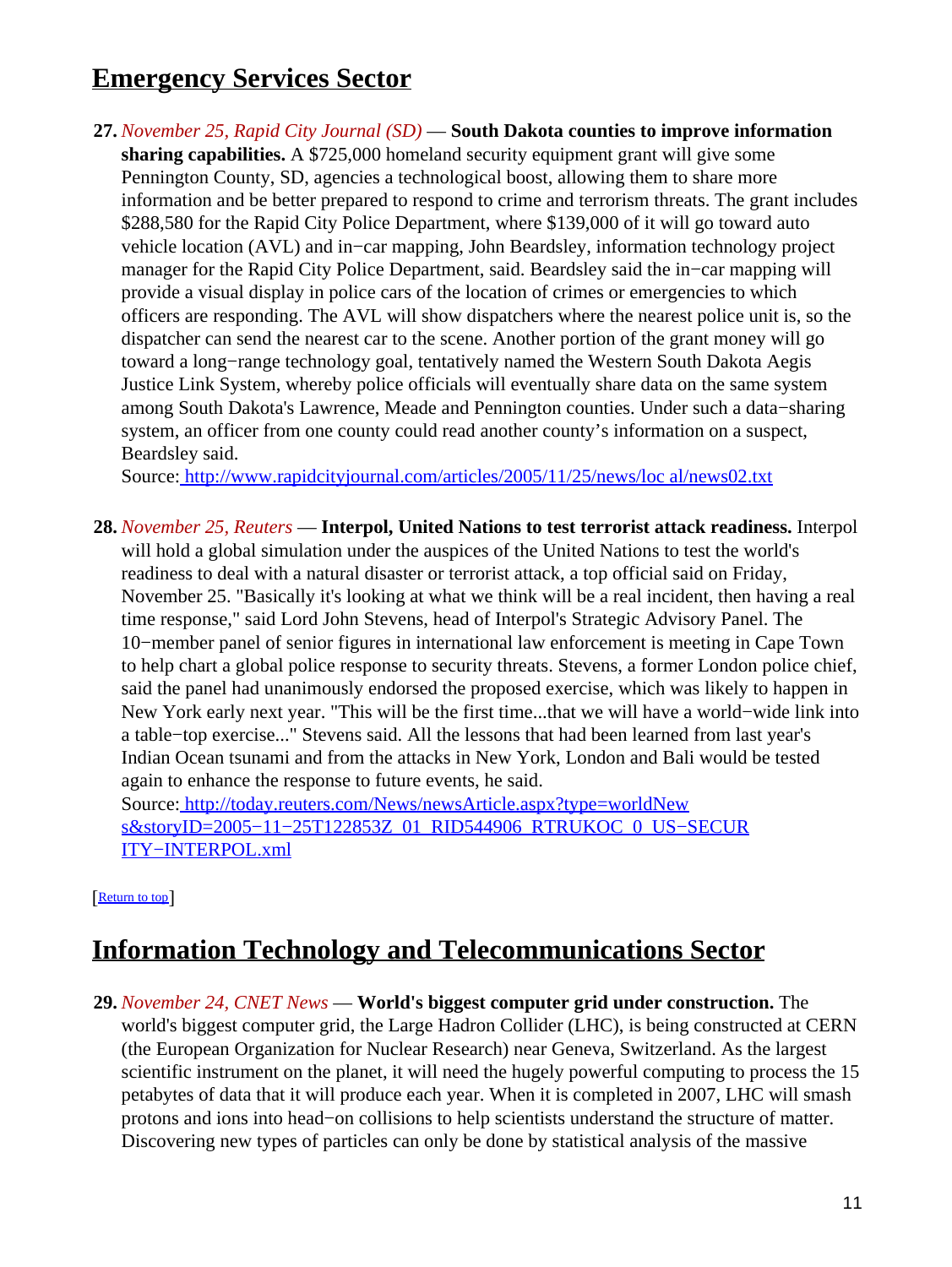amounts of data the experiments will generate, which is where the LHC Computing Grid project comes in. Of the 150 grid sites around the world, 18 are in the U.K. The grid will use a four−tier model; data will be stored on tape at CERN, the 'Tier−0' centre. From there, data will be distributed to Tier−1 sites which have the storage and processing capacity to cope with a chunk of the data. These sites make the data available to the Tier−2s, which are able to run particular tasks. Individual scientists can then access data from Tier−3 sites which could be local clusters or individual PCs.

CERN Website: [http://public.web.cern.ch/Public/Content/Chapters/AboutCERN/](http://public.web.cern.ch/Public/Content/Chapters/AboutCERN/CERNFuture/WhatLHC/WhatLHC-en.html) [CERNFuture/WhatLHC/WhatLHC−en.html](http://public.web.cern.ch/Public/Content/Chapters/AboutCERN/CERNFuture/WhatLHC/WhatLHC-en.html)

<span id="page-11-0"></span>Source[: http://news.com.com/Worlds+biggest+grid+seeks+secrets+of+the](http://news.com.com/Worlds+biggest+grid+seeks+secrets+of+the+universe/2100-1008_3-5970641.html?tag=nefd.top) [+universe/2100−1008\\_3−5970641.html?tag=nefd.top](http://news.com.com/Worlds+biggest+grid+seeks+secrets+of+the+universe/2100-1008_3-5970641.html?tag=nefd.top)

### **Internet Alert Dashboard**

**DHS/US−CERT Watch Synopsis**

**Over the preceding 24 hours, there has been no cyber activity which constitutes an unusual and significant threat to Homeland Security, National Security, the Internet, or the Nation's critical infrastructures.**

**US−CERT Operations Center Synopsis:** US−CERT is aware of a publicly reported vulnerability in the way Cisco PIX firewalls process legitimate TCP connection attempts. A remote attacker may be able to send spoofed, malformed TCP packets with incorrect checksum values through affected PIX firewalls. Legitimate network traffic to the destination, PIX protected hosts may be blocked until the invalid PIX connection attempt entry times out around two minutes by default. Until a patch or more information becomes available, US−CERT recommends that system administrators who may be affected consider reconfiguring certain connection timers on Cisco PIX systems.Public exploit code for this reported vulnerability may be useful for automating a sustained attack.

For more information please review US−CERT Vulnerability Note (VU#853540) "Cisco PIX TCP checksum verification failure report:" <http://www.kb.cert.org/vuls/id/853540>

W32/Sober Revisited: US−CERT is aware of several new variants of the W32/Sober virus that propagate via email. As with many viruses, these variants rely on social engineering to propagate. Specifically, the user must click on a link or open an attached file. A recent variant sends messages that appear to be from the CIA or FBI, while a German version appears to be coming from the Bundeskriminalamt (BKA), the German Federal police service. Additionally, US−CERT strongly encourages users not to follow unknown links, even if sent by a known and trusted source.

US−CERT encourages users to review the FBI ALERTS PUBLIC TO RECENT E−MAIL SCHEME at URL: <http://www.fbi.gov/pressrel/pressrel05/emailscheme112205.htm>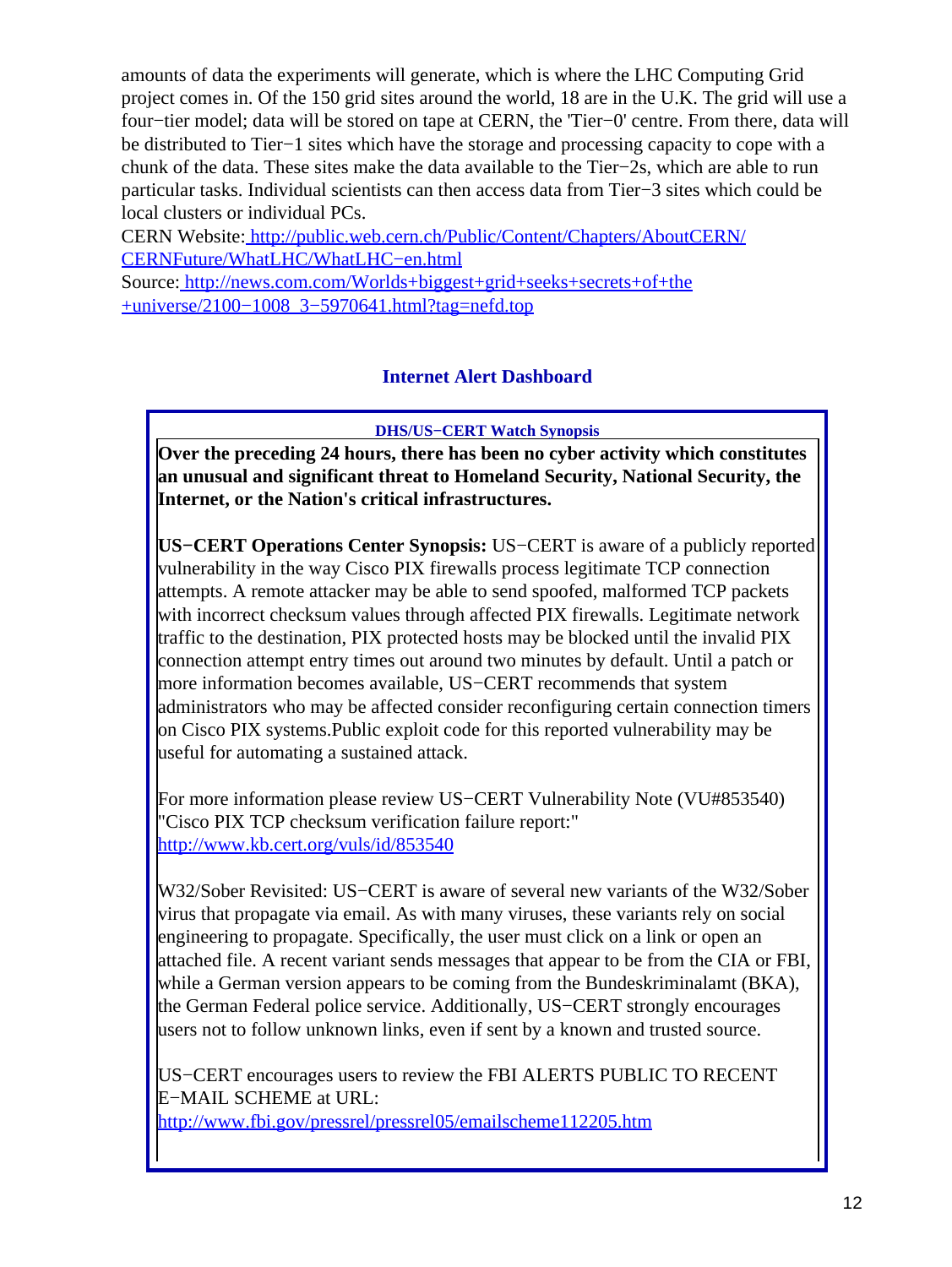BKA warnt vor gefälschten E−Mails mit BKA−Absender − Variante des Sober−Wurms

US−CERT strongly encourages users to install anti−virus software, and keep its virus signature files up to date.

**Current Port Attacks**

| Top <sub>10</sub> | $ 1026 \text{ (win-pro)}$ , 6881 (bittorrent), 445 (microsoft-ds), 18551 (---),                                          |  |
|-------------------|--------------------------------------------------------------------------------------------------------------------------|--|
| <b>Target</b>     | 27015 (halflife), 4142 (oidocsvc), 80 (www), 6588 (AnalogX), 25                                                          |  |
| <b>Ports</b>      | (smtp), 135 (epmap)                                                                                                      |  |
|                   | Source: http://isc.incidents.org/top10.html; Internet Storm Center                                                       |  |
|                   | To report cyber infrastructure incidents or to request information, please contact US-CERT at soc@us-cert.gov or visit   |  |
|                   | their Website: www.us-cert.gov.                                                                                          |  |
|                   |                                                                                                                          |  |
|                   | Information on IT information sharing and analysis can be found at the IT ISAC (Information Sharing and Analysis Center) |  |

Website: [https://www.it−isac.org/.](https://www.it-isac.org/)

**[Return to top](#page-0-1)** 

# <span id="page-12-0"></span>**Commercial Facilities/Real Estate, Monument &Icons Sector**

Nothing to report. [[Return to top](#page-0-1)]

# <span id="page-12-1"></span>**General Sector**

Nothing to report. [[Return to top](#page-0-1)]

### **DHS Daily Open Source Infrastructure Report Contact Information**

<span id="page-12-2"></span>[DHS Daily Open Source Infrastructure Reports](http://www.dhs.gov/iaipdailyreport) – The DHS Daily Open Source Infrastructure Report is a daily [Monday through Friday] summary of open−source published information concerning significant critical infrastructure issues. The DHS Daily Open Source Infrastructure Report is archived for ten days on the Department of Homeland Security Website: <http://www.dhs.gov/iaipdailyreport>

#### **DHS Daily Open Source Infrastructure Report Contact Information**

| Content and Suggestions:                   | Send mail to dhsdailyadmin@mail.dhs.osis.gov or contact the DHS<br>Daily Report Team at (703) 983–3644.                      |
|--------------------------------------------|------------------------------------------------------------------------------------------------------------------------------|
| Subscription and Distribution Information: | Send mail to dhsdailyadmin@mail.dhs.osis.gov or contact the DHS<br>Daily Report Team at (703) 983–3644 for more information. |

### **Contact DHS**

To report physical infrastructure incidents or to request information, please contact the National Infrastructure